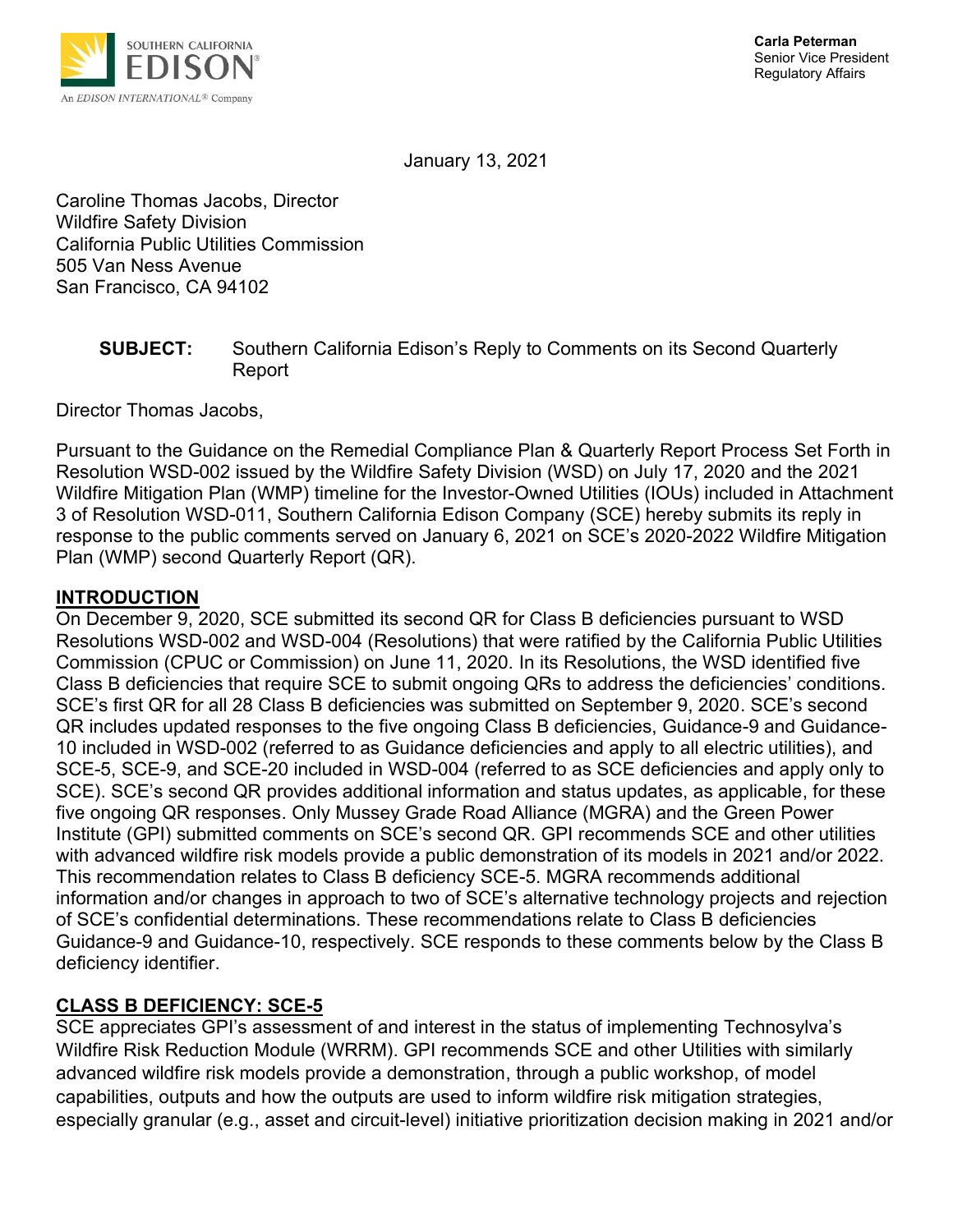2022, prior to the next 3-year WMP filing cycle.<sup>1</sup> SCE will be providing WSD staff a demonstration of its WRRM in early February 2021 after submitting its 2021 WMP Update. Notwithstanding the fact that GPI's request is outside the scope of this Class B deficiency's conditions, SCE will discuss with WSD staff the confidential sensitivities of the WRRM and the best approach for setting up a demonstration with stakeholders. SCE supports transparency and demonstrating the capabilities of its WRRM. The WRRM, though, clearly identifies areas where a fire could cause maximum damage based on a single variable (acres, population, and/or structures), or a combination of these variables. Additionally, the WRRM shows areas of high potential for equipment failure in our system. It is not in the public's interest to share this information in a publicly-open forum and instead should be treated as confidential given that a bad actor could use this information and cause devasting harm to SCE customers and the communities we serve. SCE believes there are ways to conduct a demonstration with stakeholders and safeguard this information and thus supports GPI's recommendation so long as the information shared is protected.

## **CLASS B DEFICIENCY: GUIDANCE-9**

MGRA makes specific comments on a few of SCE's alternative technology pilot programs. First, MGRA references SCE's Meter Alarming for Down Energized Conductor (MADEC) evaluation (AT-1) in suggesting its report is missing information.<sup>2</sup> MGRA misunderstands SCE's MADEC pilot. SCE operates MADEC across its distribution system for bare and covered conductor wire systems. This evaluation is assessing possible improvements to the Machine Learning (ML) algorithm for covered conductor, which are expected to exhibit different electrical transient signals than bare conductor. This pilot requires more data from *actual* downed energized covered conductor events in the field in order to substantiate algorithm revisions. The MADEC system is operational and this pilot is intended to improve the ML algorithm for covered conductor, which requires actual data from events in the field. MGRA's recommendations are thus misplaced and do not apply to SCE's MADEC evaluation.

Second, MGRA recommends SCE provide a schedule for pilot validation and a timeline for deployment of its Rapid Earth Fault Current Limiting (REFCL) pilots (AT 3.1, AT 3.2, AT 3.3).<sup>3</sup> In its QRs, SCE explained that while REFCL has promising benefits in reducing ignition risk, these technologies are complex, costly, and can take up to three years to install. SCE is thus piloting three REFCL technologies to learn how they can work on different parts of our system and what if any system reconfiguration may be required prior to deploying across our HFRA. Two pilots (AT 3.1 and At 3.2) are still in the engineering and project design phase whereas the AT 3.3 – Isolation Transformer pilot has been installed. Once all the pilots are operational, SCE will confirm the technologies work as expected (or not), document the system configurations for each technology and will develop an operational strategy considerate of each technology and application, and will develop priority locations for candidate installations. Given the complexity of these pilots, once all are operating, SCE will develop a pilot validation timeline and will include this information in subsequent QRs. Should these pilots be successful, a deployment plan will then be developed.

# **CLASS B DEFICIENCY: GUIDANCE-10**

SCE's Guidance-10 response explains the additional data we provided since our first QR submission, the data we are still working on and reiterated the importance of maintaining confidentiality to protect

<sup>1</sup> GPI Comments at p. 2.

<sup>2</sup> MGRA Comments at pp. 3-4.

<sup>3</sup> MGRA Comments at p. 6.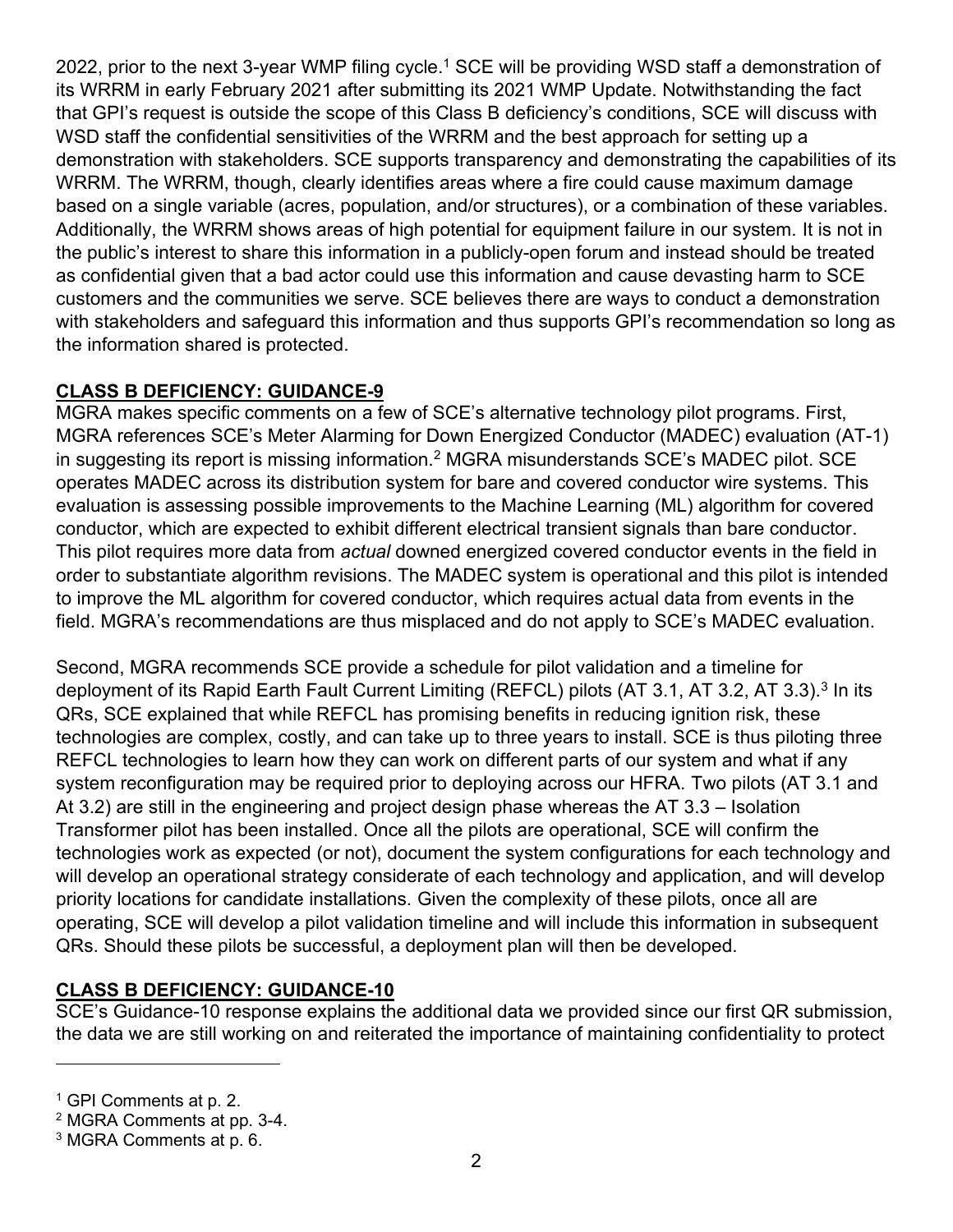critical utility information that if were made public could provide a bad actor with information that could cause grave consequences to our customers and the communities we serve and our facilities. MGRA recommends the WSD reject SCE's confidential determinations and require SCE to provide nonconfidential versions of its data to the public, including that from feature class data with mixed confidential and non-confidential fields.<sup>4</sup> SCE supports responsible transparency of all utility information but strongly opposes making critical utility information public when that information can be used to harm the communities we serve. It is a fact that many fires in California are caused by bad actors. According to CAL FIRE, annual arson *arrests* from 2016 through 2019 have averaged 72.5 per year. <sup>5</sup> 2020 was far worse and through September/October 2020 there were 115 arson *arrests* (which will likely increase once full-year 2020 data is available), an increase of approximately 60% over the 2016-2019 annual average. This data also represents *actual arrests* and the number of arson-ignited fires is likely even greater. This is concerning to SCE and should be a concern to stakeholders and the Commission. MGRA suggests that providing asset age information is in the public interest. MGRA is correct if only asset age were provided. SCE could publicly provide just the asset age of its assets; however, the WSD's draft GIS Schema requires relational data tables. This means that asset data needs a unique identifier to correlate asset information such as age of equipment with other asset information such as location, ignition data and consequence information. For these reasons, SCE applied confidentiality at the feature class level for each provided dataset as opposed to the data field level. Thus, while a data element such as equipment age may be deemed non-confidential on a standalone basis, when that data is related to, for example, location and ignition data, it could provide critical information to a bad actor putting SCE facilities and communities we serve at grave risk. As such, even non-confidential data elements in a relational Geodatabase could pose a significant risk. Notwithstanding these concerns, SCE is working towards identifying confidentiality at the field level for its next Quarterly Report submission. Given the constraints of the draft GIS Data Schema, it may not be possible to replicate the Geodatabase with just non-confidential data. Standard Commission confidential processes require stakeholders to enter into Non-disclosure Agreements (NDAs) to protect confidential information. WSD should reject MGRA's recommendations on confidentiality and direct them to use the Commission's established confidentiality processes for access to the Geodatabase until the WSD creates its data portal with strict security protocols.

### **CONCLUSION**

SCE appreciates the opportunity to submit its reply to stakeholder comments and recommends the WSD approve SCE's second QR taking into consideration its comments herein.

If you have any questions, or require additional information, please contact me at carla.peterman@sce.com.

Sincerely,

//s// Carla Peterman Senior Vice President, Regulatory Affairs Southern California Edison

cc: Service List for R.18-10-007

<sup>4</sup> MGRA Comments at pp. 6-7.

<sup>5</sup> *See* [https://www.fire.ca.gov/media/1bqlpsdu/arsonarrests.pdf.](https://www.fire.ca.gov/media/1bqlpsdu/arsonarrests.pdf)